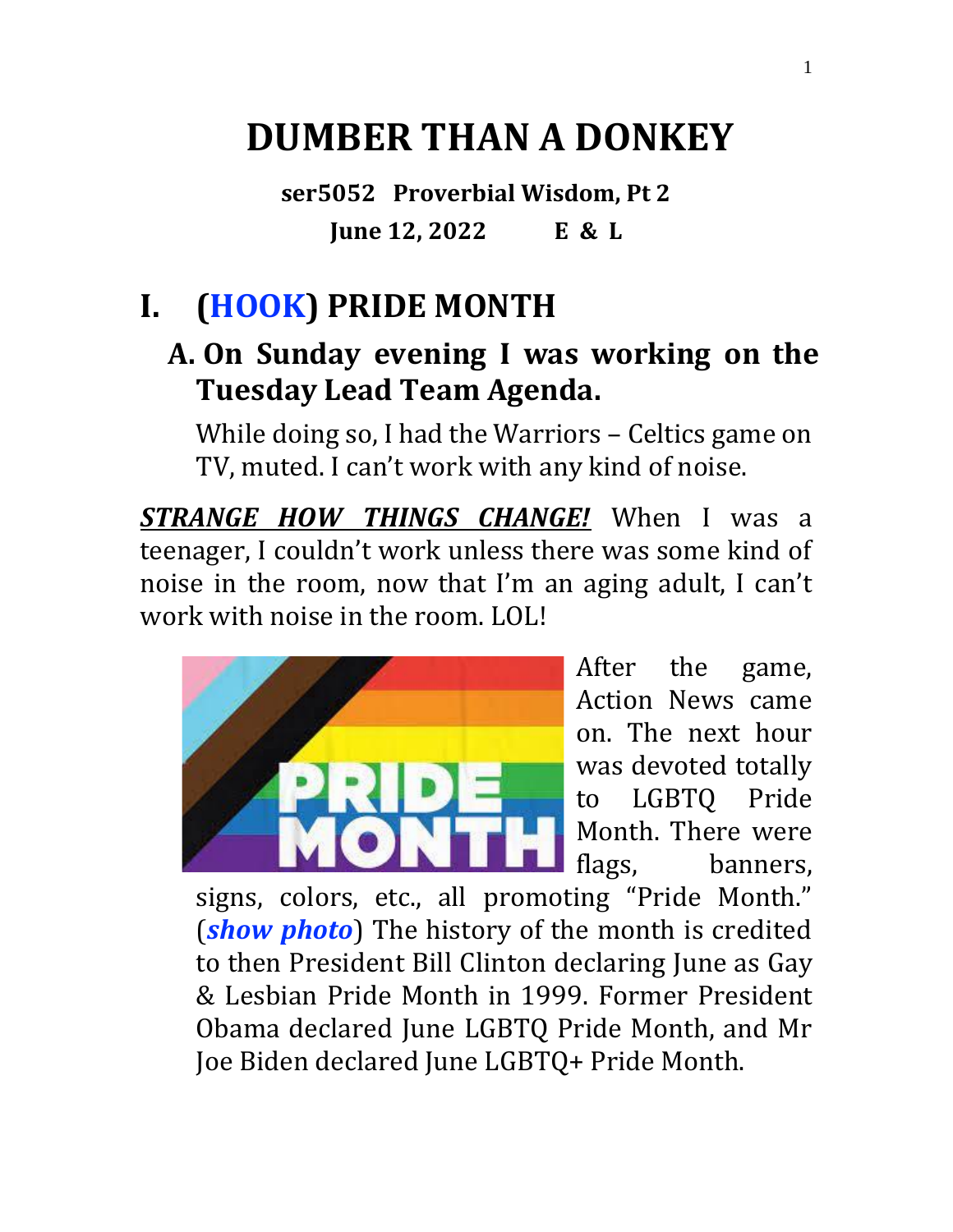### **B. Immediately, the word "pride" became offensive to me.**

It was like sin erupted from the pit of Hell. Everything about the word "pride" was repulsive. My mind went back to the first recorded sin, or should I say, the cause of the first recorded sin pride. The scripture says of Lucifer in *Ezekiel 28*,

**[14](https://biblehub.com/ezekiel/28-14.htm)**You were anointed as a guardian cherub, for I had ordained you. You were on the holy mountain of God; you walked among the fiery stones. **[15](https://biblehub.com/ezekiel/28-15.htm)**From the day you were created you were blameless in your ways until *wickedness* was found in you. … So I drove you in disgrace from the mountain of God, and I banished you, O guardian cherub, from among the fiery stones. **[17](https://biblehub.com/ezekiel/28-17.htm)**Your heart grew *proud* of your beauty; you corrupted your wisdom because of your splendor; so I cast you to the earth; I made you a spectacle before kings. ... So I made fire come from within you, and it consumed you. I reduced you to ashes on the ground in the eyes of all who saw you. **[19](https://biblehub.com/ezekiel/28-19.htm)**All the nations who know you are appalled over you.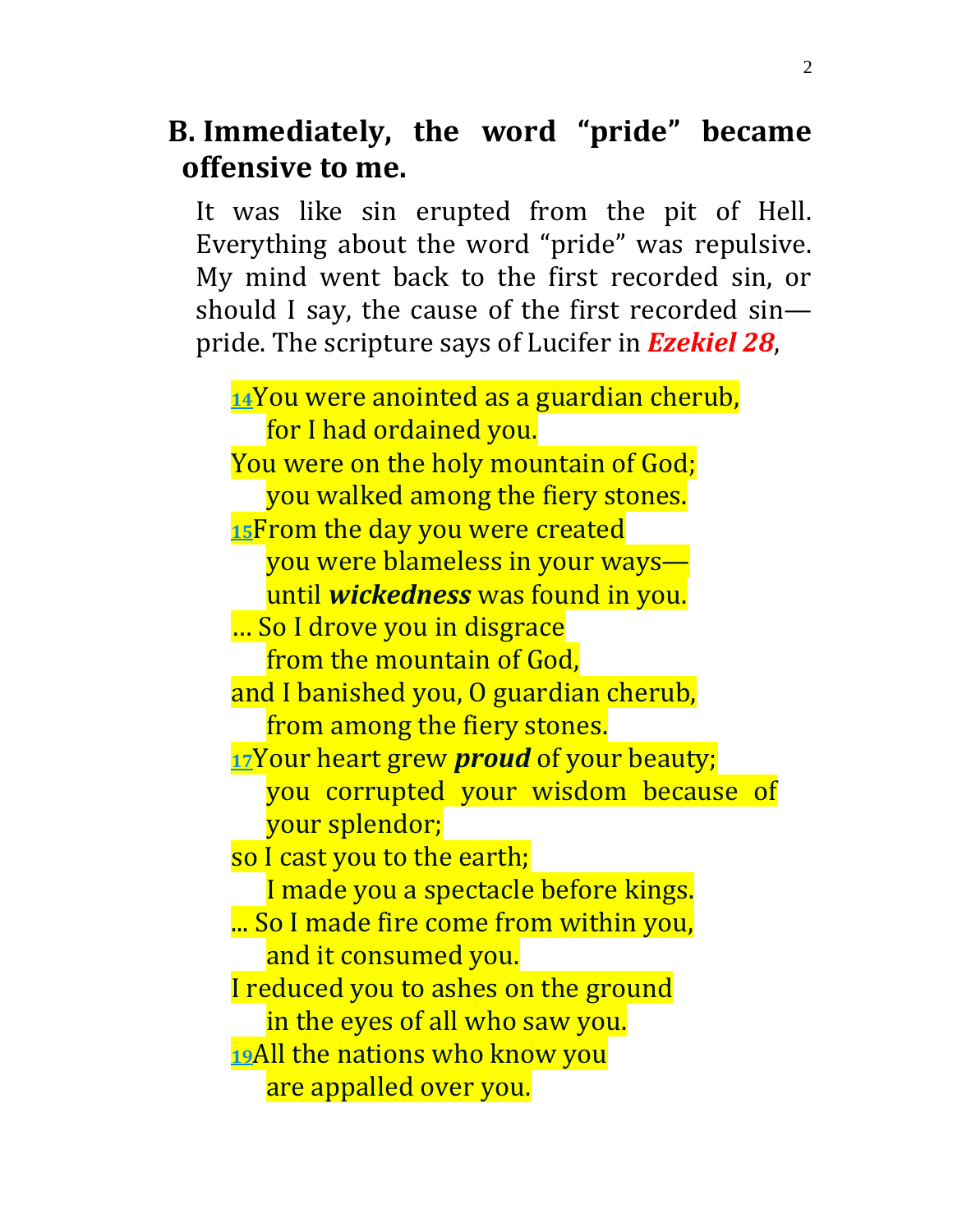#### You have come to a horrible end and will be no more.' " \*emphasis mine, jbs

*Verse 17* explains what the wickedness was in *verse 15* – pride. The words **pride** and **proud**, although we use them, particularly as parents, coaches, or employers, is rooted in sin. Its underlying tone is centered in "me" and not "Thee."

# **C.Suddenly, the Holy Spirit brought this truth to my mind.**

I posted it on my social media platforms. Here it is.

Have you ever pondered the fact that God never uses the words "pride" or "proud" in a positive sense? In truth, when the



Father refers to His son, both at Jesus' baptism and His transfiguration, God says in *Matthew 3:17*, "This is My son, whom I love, with Him I am well pleased." Pride was the cause of sin in Heaven and continues to be the driving force behind all sin today.

**D. No matter what sin it is, no matter what label we give it, great or small, you'll find that it always comes back to pride.** Pride is the root of all evil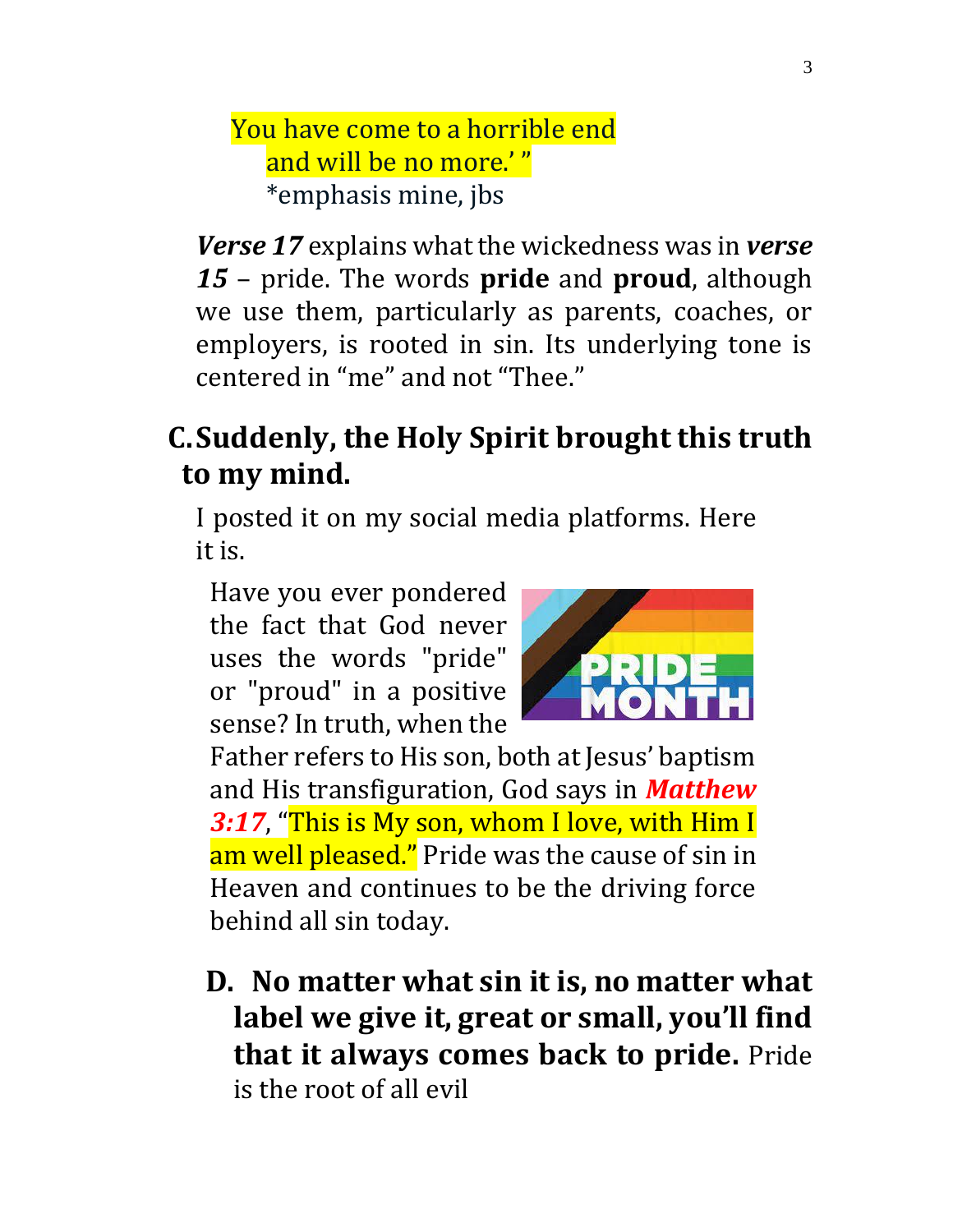and sin.

### **E.Let us pray!**

# **II. (BOOK) MEET BALAAM**

**A.We're introduced to Balaam when Balak, king of Moab, feared the Israelites.** Here's how the story unfolds.

While wandering in the wilderness, Israel set camp in the plains of Moab on the east side of the Jordan across from Jericho.

The King of Moab fears the Israelites because of what they had done to the kings and nations who had opposed them.



King Balak knew he could not defeat the Israelites, so he sought to hire a seer to place a curse on them. And that's how we meet Balaam.

# *B.* **(Book) The narrative** *Numbers 22:*

**<sup>4</sup> So Moab said to the elders of Midian,**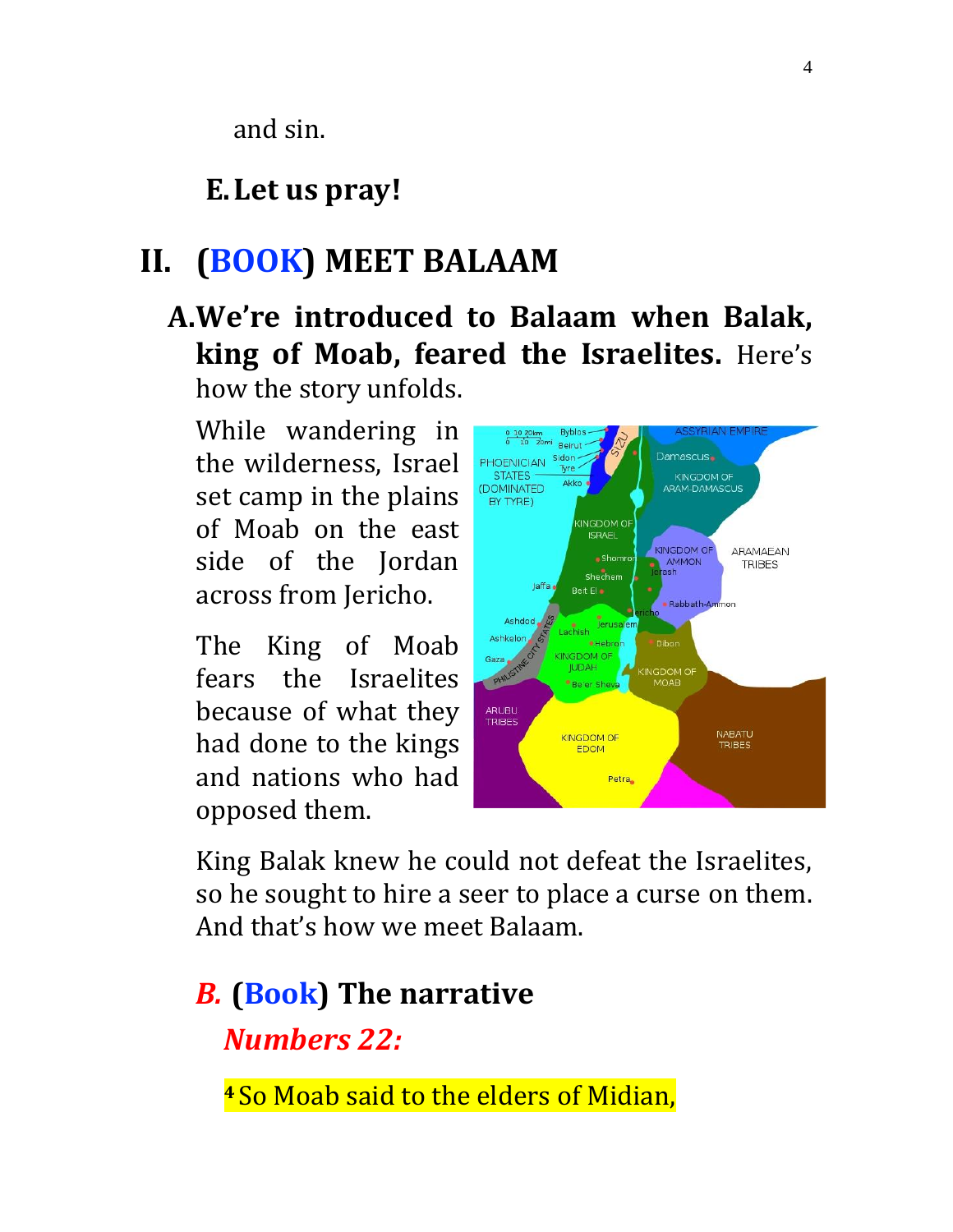*NOTE*! The Midianites were descendants of Abraham's third wife, Katurah, and neighbors of Moab. Moses married a Midianite.

"Now this company will [\[a\]](https://www.biblegateway.com/passage/?search=Numbers+22&version=NKJV#fen-NKJV-4380a) lick up everything around us, as an ox licks up the grass of the field." And Balak the son of Zippor *was* king of the Moabites at that time. **<sup>5</sup>**Then he sent messengers to Balaam the son of Beor at Pethor, which *is* near [\[b\]](https://www.biblegateway.com/passage/?search=Numbers+22&version=NKJV#fen-NKJV-4381b)the River [Euphrates] … saying: "Look, a people has come from Egypt. See, they cover the face of the earth, and are settling next to me! **<sup>6</sup>**Therefore please come at once, curse this people for me, for they *are* too mighty for me. Perhaps I shall be able to defeat them and drive them out of the land, for I know that he whom you bless *is* blessed, and he whom you curse is cursed."

*NOTE*! In today's world this is difficult for us to understand, and here's why. First, Balaam is a seer or priest with the ability to discover information about the future. Most seers in those days used magical arts, like Madame Orloff, Maximus, Myra Savage, Marlon the Magician of today's movie and book fame.

Therefore, people like Joseph and Daniel were also referred to as seers because they were looked at by the culture in which they lived as "diviners" or "seers" able to tap into the spirit world to foretell the future.

As in every culture, where there is darkness there is light. God always has a voice: Joseph in Egypt, Daniel in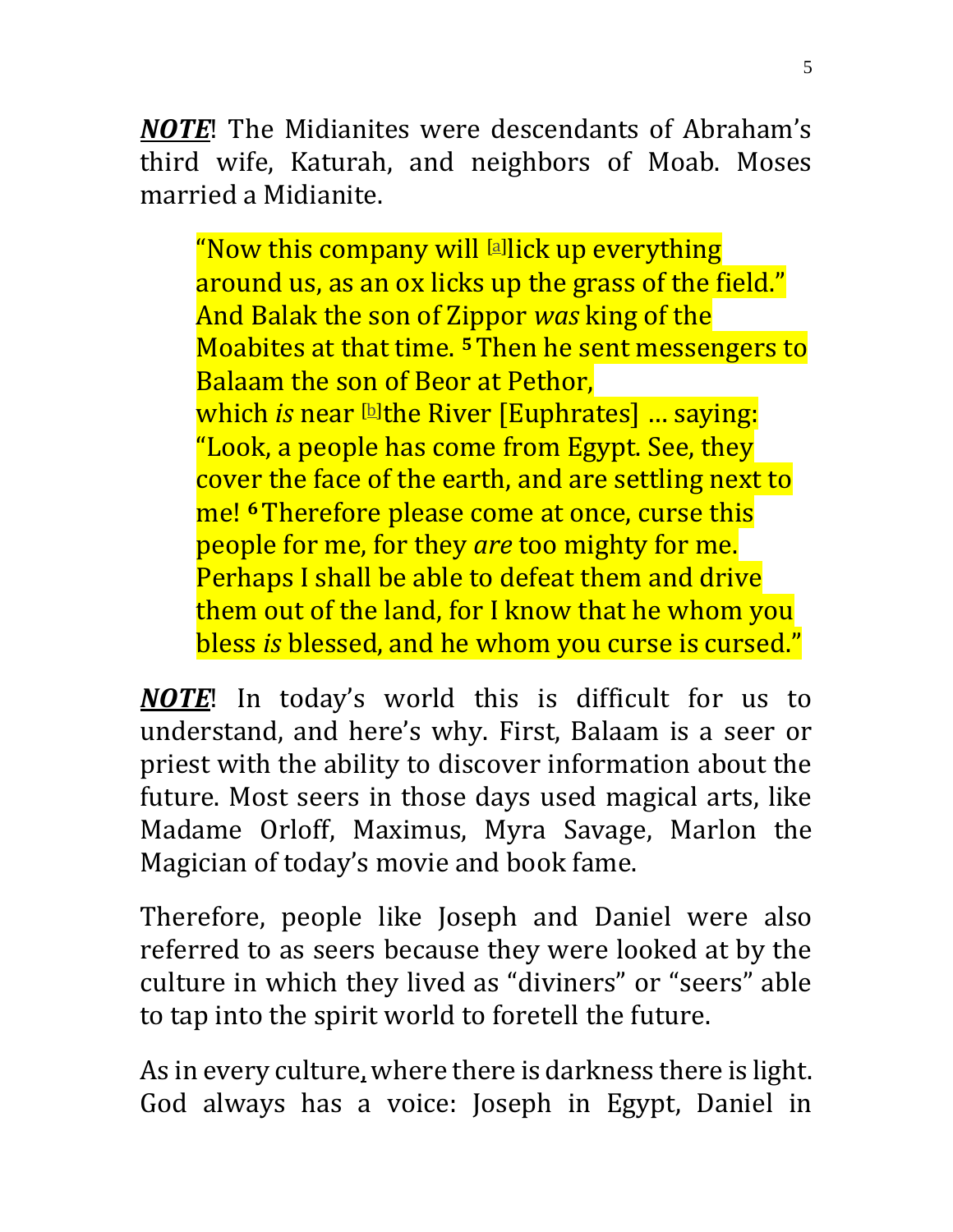Babylon, Melchizedek in Salem, and Balaam in Mesopotamia. In the New Testament we are told of Simon Magus who was rebuked by Phillip for thinking he could buy the Holy Spirit and its power.

The reason why Simon Magus (NT) and King Balak thought they could buy the Power (capital P) was because seers were handsomely paid. No one visited a seer or prophet without taking a gift. Seers that were good at their craft made a very good living. Hence, the King of Moab offers Balaam a very generous financial reward. (**back to our text**)

**<sup>7</sup>** So the elders of Moab and the elders of Midian departed with the diviner's fee in their hand, and they came to Balaam and spoke to him the words of Balak.

Balaam tells the princes to wait while he seeks the LORD for advice. Departing from the princes of Moab and Midian, Balaam meets with the LORD.

**<sup>12</sup>**And God said to Balaam, "You **shall not go** with them; you shall not curse the people, for they are blessed."

**<sup>13</sup>** So Balaam rose in the morning and said to the princes of Balak, "Go back to your land, for the LORD has refused to give me permission to go with you."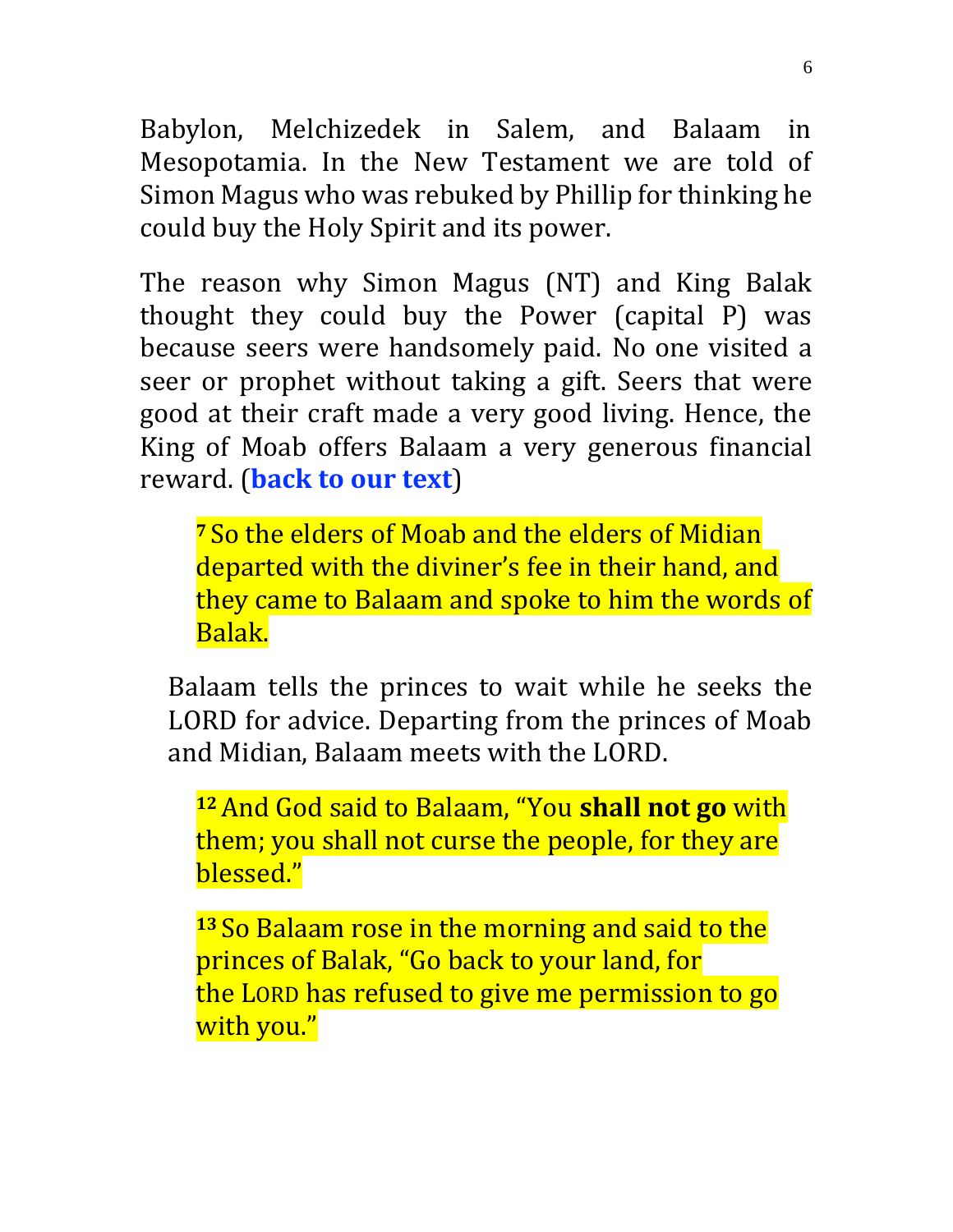In brief, the princes of Moab return to Balak, but Balak won't take no for an answer. So, he sends princes more noble than the first, offering Balaam an even greater reward if he'll come and curse the Israelites. (**On to verse 18**)

**<sup>18</sup>**Then Balaam answered and said to the servants of Balak, "Though Balak were to give me his house full of silver and gold, I could not go beyond the word of the LORD my God, to do less or more. **<sup>19</sup>**Now therefore, please, you also stay here tonight, that I may know what more the LORD will say to me."

*NOW TELL ME!* Did I miss something here? Is there a reason why Balaam needs to ask God a second time? Did not God already tell Balaam NOT to go with Moab, and not to curse the Israelites?

#### *WHY DOES BALAAM WANT TO GO WITH THE PRINCES OF MOAB AND MIDIAN?*

- **1.** Was it a new business contact?
- **2.** Did it mean more "money?"
- **3.** Did he fear for his life?
- **4.** Did he want to find favor with the kings of Moab and Midian?
- **5.** Did he have an eye for the women of Moab? Ruth was a Moabitess and quite attractive?
- **6.** We don't know, exactly, but the narrative will give us a few suggestions.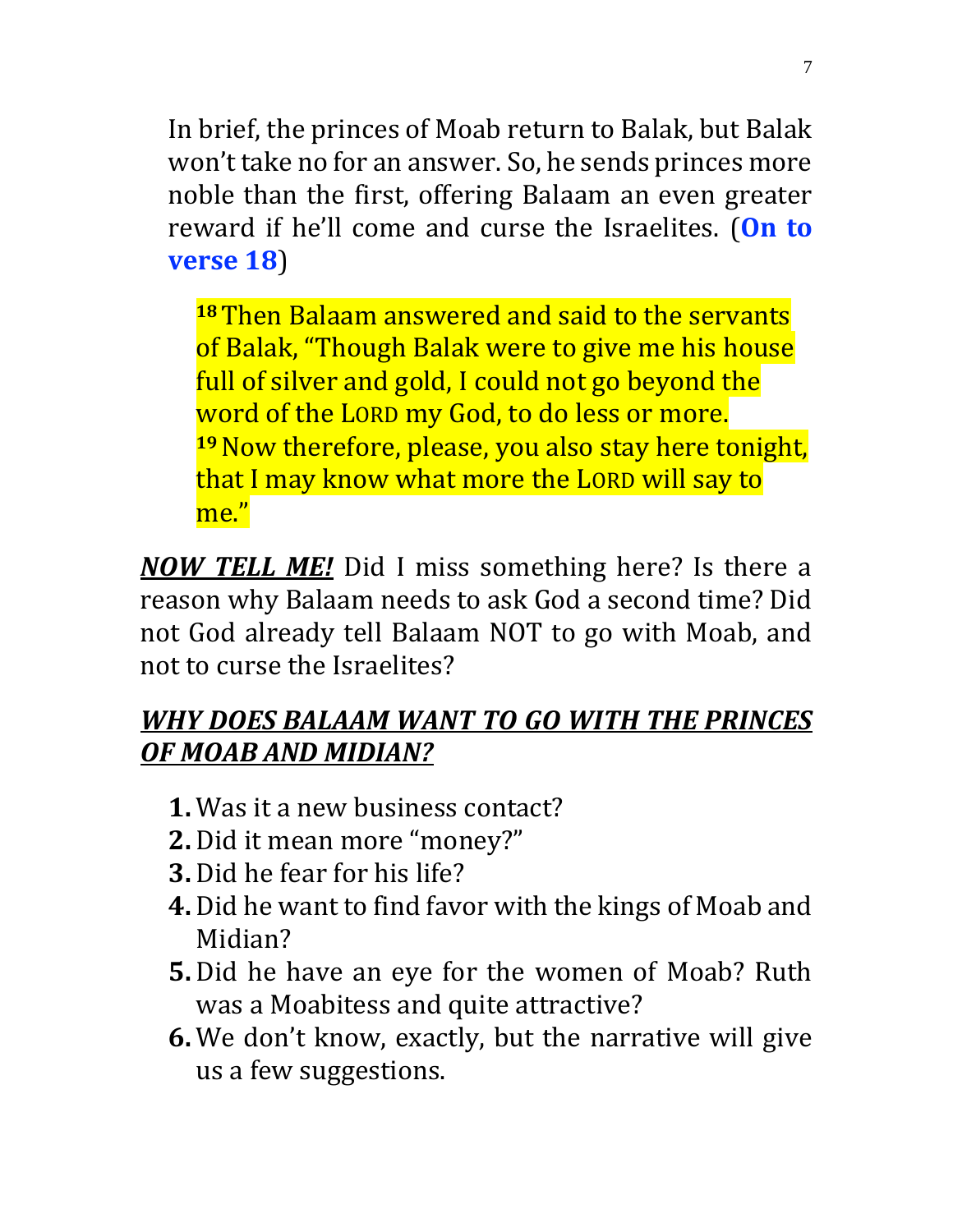*LET'S BRING IT HOME?* Why do we keep asking God for something? Because we want what it is we're asking Him for. Now, sometimes that's a good thing and sometimes it's not such a good thing.

God then tells Balaam to go with the princes, but God's not happy. Let us not forget, God has a PERFECT, PERMISSIVE & OVERRIDING will. And this is where the donkey comes into the narrative. (**On to verse 22**)

# **[LOOK] Balaam, the Donkey, and the Angel**

**<sup>22</sup>**Then God's anger was aroused because [Balaam] went, and the Angel of the LORD took His stand in the way as an adversary against him. And he was riding on his donkey, and his two servants were with him.

*NOTE:* Balaam is a wealthy man with a taste for the finer things in life. He has two servants who attend to his needs.

**<sup>23</sup>**Now the donkey saw the Angel of the LORD standing in the way with His drawn sword in His hand, and the donkey turned aside out of the way … So Balaam struck the donkey to turn her back onto the road. [this happens two more times. After striking his donkey three times, the donkey speaks.]

**<sup>28</sup>**Then the LORD opened the mouth of the donkey,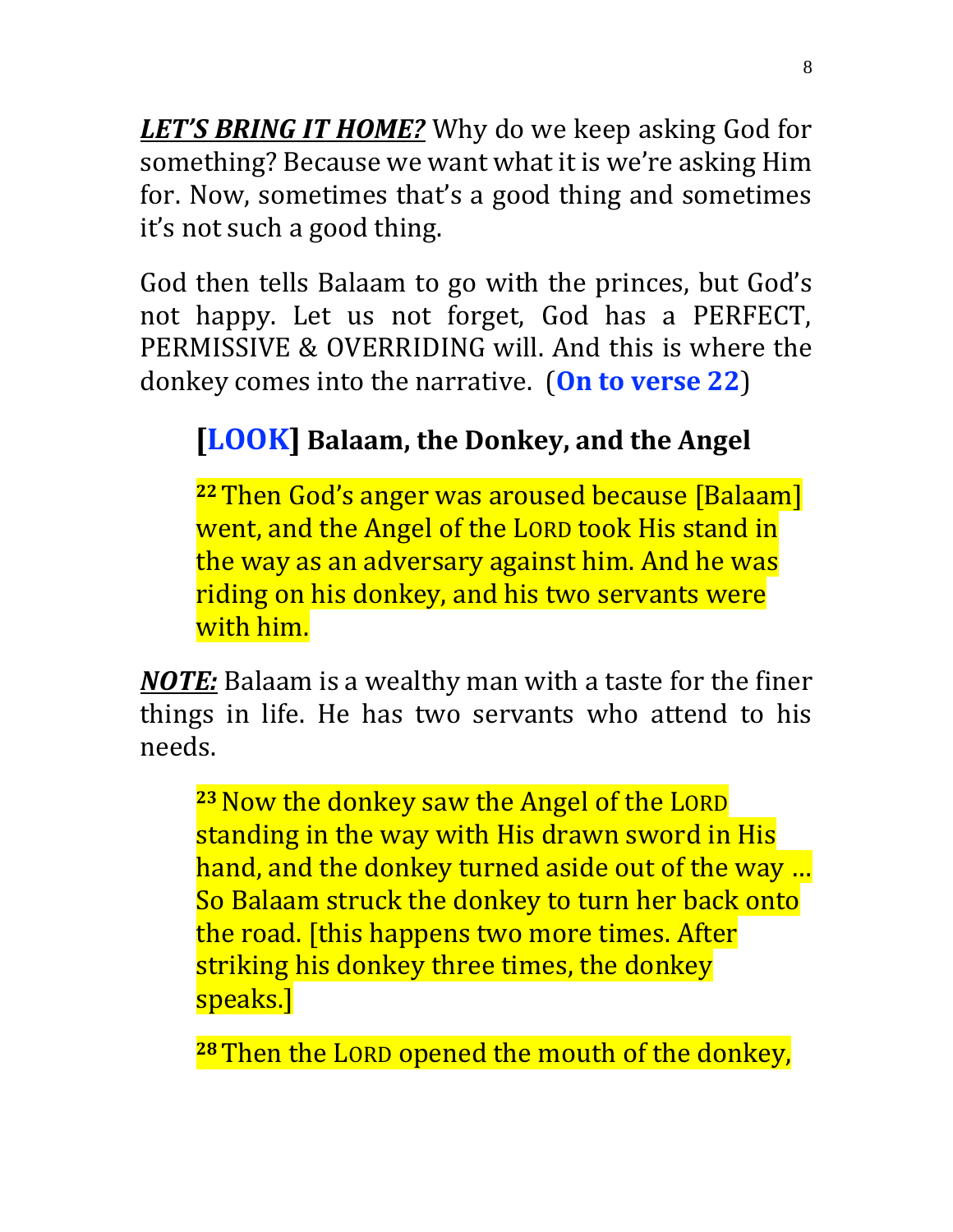and she said to Balaam, "What have I done to you, that you have struck me these three times?"

**<sup>29</sup>**And Balaam said to the donkey, "Because you have **[\[e\]](https://www.biblegateway.com/passage/?search=Numbers+22&version=NKJV#fen-NKJV-4405e)abused me [mocked]. I wish there were a** sword in my hand, for now I would kill you!"

**<sup>30</sup>** So the donkey said to Balaam, "*Am* I not your donkey on which you have ridden, ever since *I became* yours, to this day? Was I ever [\[f\]](https://www.biblegateway.com/passage/?search=Numbers+22&version=NKJV#fen-NKJV-4406f)disposed to do this to you?"

And [Balaam] said, "No."

*DOESN'T IT SEEM STRANGE THAT BALAAM IS NOT TAKEN ABACK BY THE DONKEY'S VOICE.* Think about this! If an ass spoke to you … well … enough said. Right? Seriously, if you were riding a donkey or a horse and it spoke to you, wouldn't that freak you out? It didn't seem to bother Balaam at all. Maybe because he knew the voice of the LORD, and recognized "the voice."

**<sup>31</sup>**Then the LORD opened Balaam's eyes, and he saw the Angel of the LORD standing in the way with His drawn sword in His hand; and he bowed his head and fell flat on his face.

*NOTE:* When you're brought face to face with your sin, what do you do? Do you fall on your face before God and seek forgiveness? Do you get mad at God and snub Him? Do we really think a temper tantrum is going to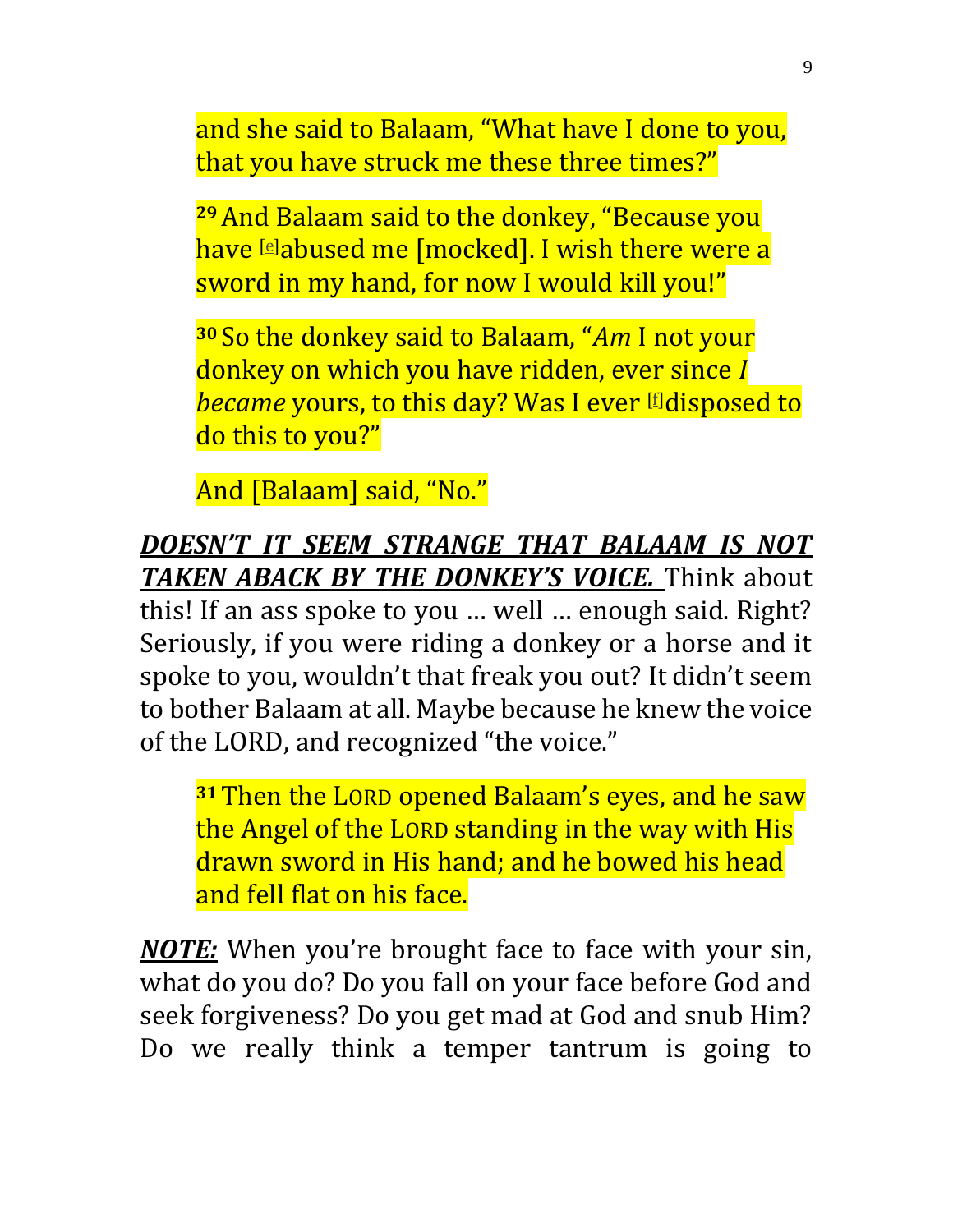manipulate God? God is not affected by our moods, but by a broken spirit and a contrite (repentant) heart.

**<sup>32</sup>**And the Angel of the LORD said to him, "Why have you struck your donkey these three times? Behold, I have come out [\[g\]](https://www.biblegateway.com/passage/?search=Numbers+22&version=NKJV#fen-NKJV-4408g)to stand against you, **because** *your* **way is perverse**<sup>[\[h\]](https://www.biblegateway.com/passage/?search=Numbers+22&version=NKJV#fen-NKJV-4408h)</sup> before Me.

*PERVERSE IN HEBREW* means "contrary." Listen let's be honest. We are quick to criticize Balaam, but how many times have we insisted on doing things our way, doing things that were contrary to what God wanted? Where are we presently living in disobedience to the will of the LORD? The correct word is "perverse." Where is our living "perverse" before God? Where are we living in God's permissive will when He is asking for His perfect will. (**On to verse 33**.)

**<sup>33</sup>**The donkey saw Me and turned aside from Me these three times. If she had not turned aside from Me, surely I would also have killed you by now, and let her live."

*LISTEN CAREFULLY!* I'm not trying to lay a guilt trip on you or take away the truth of God's grace. But God will only let us live in His permissive will for so long before He exercises His "overriding will." When that happens, it's not a pretty picture. *1 John 5:16* says, "There is a sin that leads to death." (Other passages that support this supposition are *Acts 5:1-10, 1 Corinthians 11:30, 1 Peter 1:16* and *Hebrews 12:6*)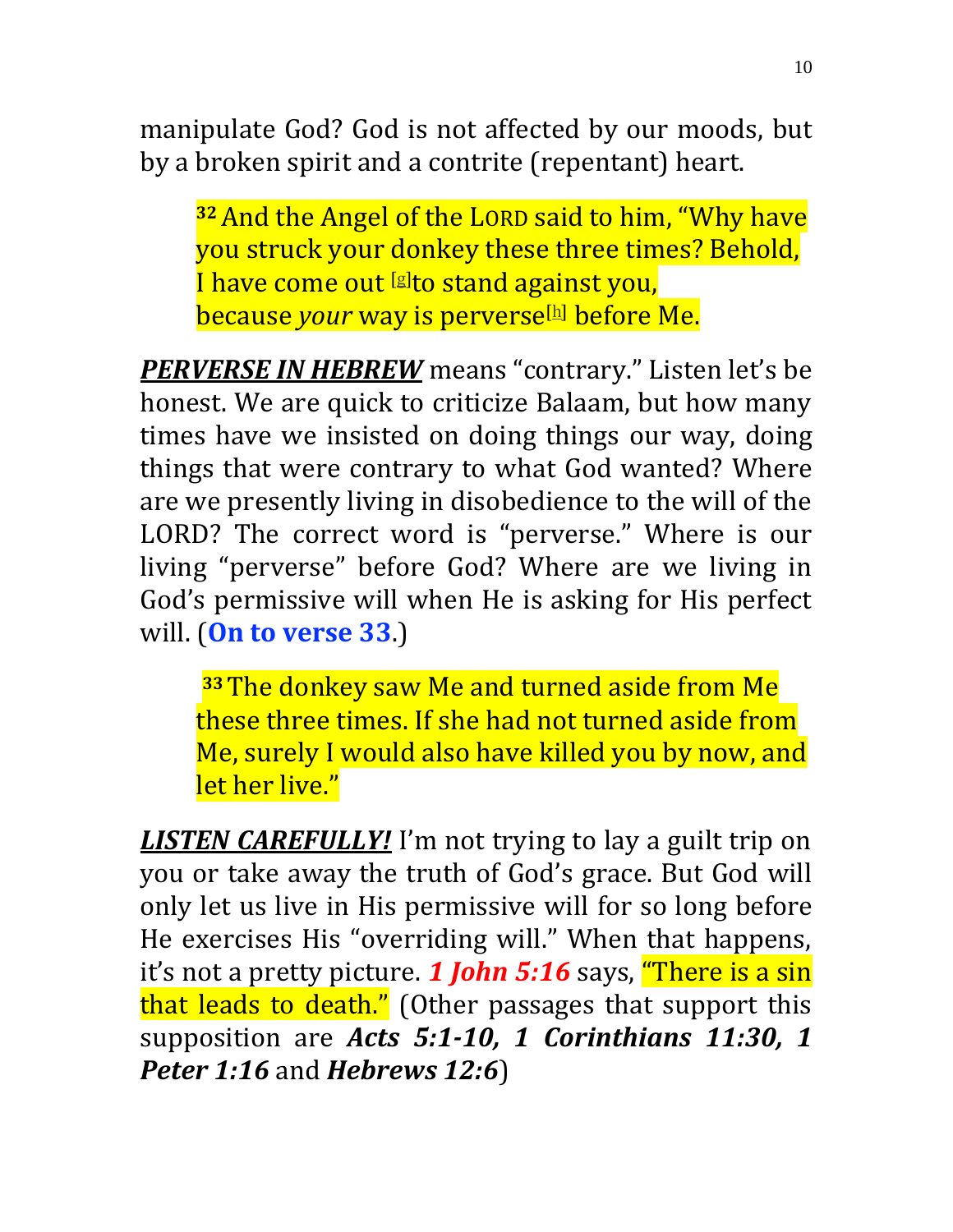*ILLUSTRATION:* I recently was told of a man who once attended GCCC and served on the Board. He took a 30 day sabbatical from God and the things of God. When the 30 days were over, he didn't believe there was a God.

**<sup>34</sup>**And Balaam said to the Angel of the LORD, "I have sinned, for I did not know You stood in the way against me. Now therefore, if it [\[i\]](https://www.biblegateway.com/passage/?search=Numbers+22&version=NKJV#fen-NKJV-4410i)displeases You, I will turn back."

*WHY DID I ENTITLE THIS SERMON "DUMBER THAN A DONKEY!"?* Doesn't he get it? Balaam says to God, "If it displeases You." Seriously! How many times and in how many ways does God have to say to Balaam, *"I don't like what you're doing, stop!"?*

# **III. (TOOK) THE LAST WORD**

# **A.The conclusion of the story.**

The story of Balaam starts with *Numbers chapter 22* and ends with *chapter 25* (3130 words). The narrative contains some of the most POWERFUL words and phrases in the Bible some speaking of God's character (23:19), others speaking of the coming Messiah (24:17).

In chapter 23:10, Balaam says to the Kings of Moab and Midian,

"Let me die the death of the righteous, and let my end be like his."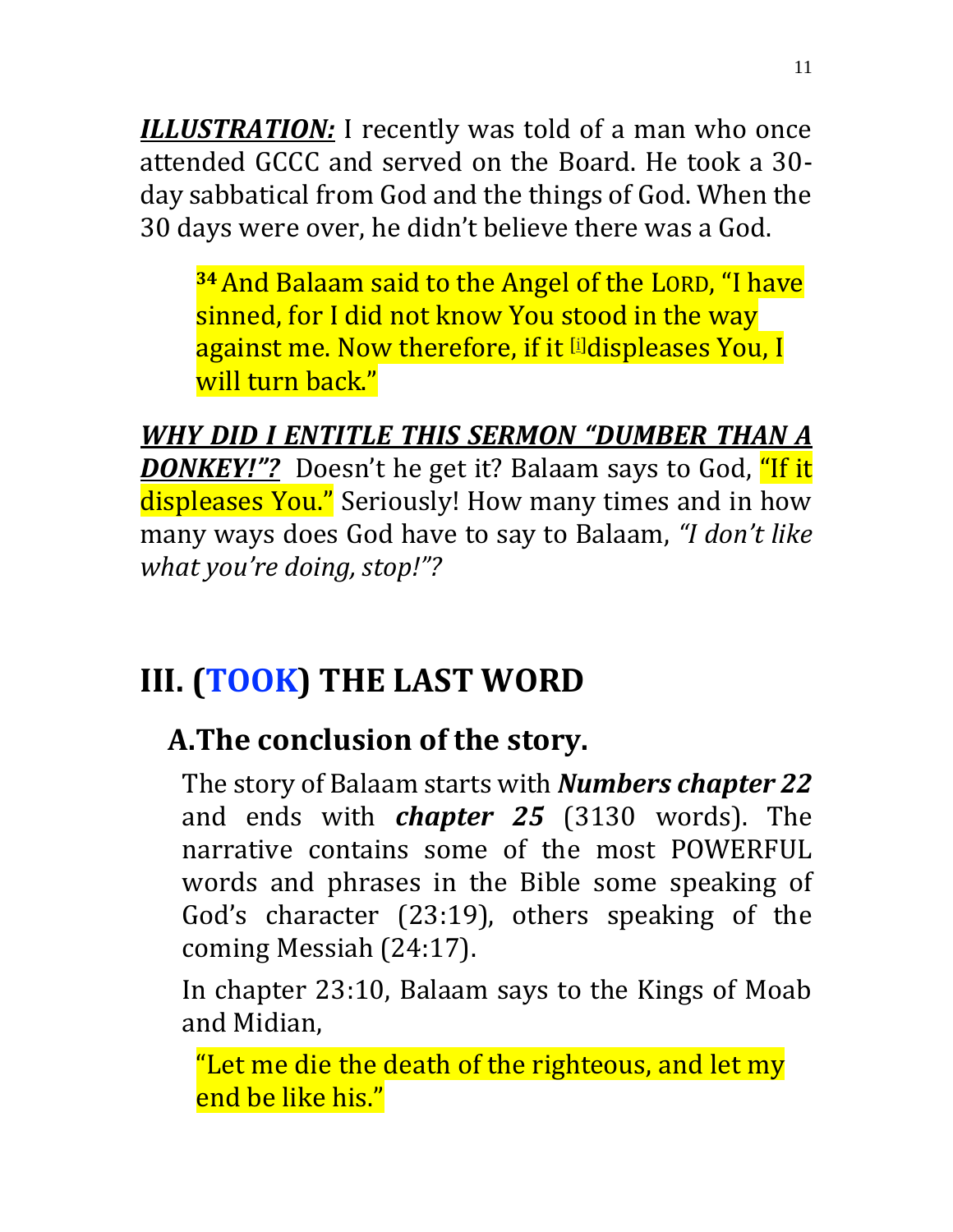Sadly, that was not the case—he dies in battle when God commanded the Israelites to take vengeance upon Moab for causing Israel to sin. Tragic, isn't it? Balaam the "voice of God," lived outside of Moab, but he couldn't shake the allure of worldly pleasures, and he dies in battle while living in Moab.

### **B. Balaam could only speak truth—God's truth.**

Yet, while only able to speak truth, Balaam found a way to follow a perverse heart, corrupting the way of Israel and of himself.

As Christians, we have the truth. It's in our hearts and minds as we walk in the Spirit (**Romans 10:8**). Yet we too, like Balaam, can live contrary to what we know is truth. One lifestyle is blessed, the other is cursed. The choice is ours.

What do you say, let's walk in the truth and live in the truth? And the church said, "You betcha!"

# **IV. INVITATION**

Where does that walk begin? By giving your life to Christ. Here's how!

*A***dmit**– your sins have separated you from God. *(Psa 14:1-3; Rom 3: 23);* 

*B***elieve –** that God did something about your sins through Jesus Christ. (The final Pascal Lamb/Messiah.) *(Lev 17:10; Heb 9: 19-22);*